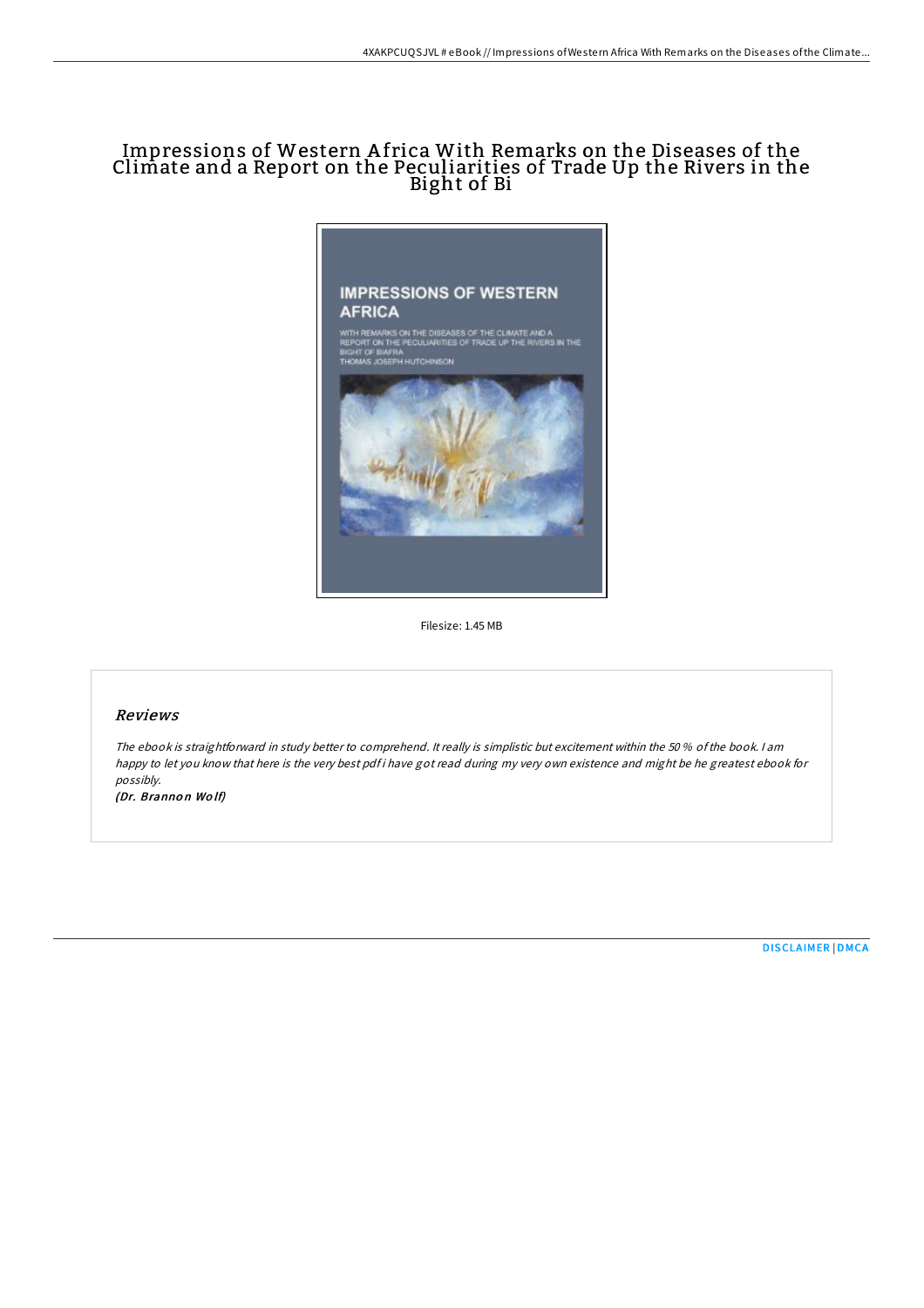### IMPRESSIONS OF WESTERN AFRICA WITH REMARKS ON THE DISEASES OF THE CLIMATE AND A REPORT ON THE PECULIARITIES OF TRADE UP THE RIVERS IN THE BIGHT OF BI



TheClassics.us. Paperback. Book Condition: New. This item is printed on demand. Paperback. 86 pages. Dimensions: 9.7in. x 7.4in. x 0.2in.This historic book may have numerous typos and missing text. Purchasers can usually download a free scanned copy of the original book (without typos) from the publisher. Not indexed. Not illustrated. 1858 edition. Excerpt: . . . a malady on his neighbour. He is reputed to derive his knowledge by education, but is not the bearer of a diploma, save one in his title. The Abiadiong squats himself beside the sick man--repeats a number of incantations--tosses strings of beads he has in his hand, as an appeal to the spirit he invokes--rubs the beads alternately on his own body and that of the sick man--cogitates and decides. Sometimes the decision is settled by a little copper palaver beforehand; and as the Egbo law gives to the possessor of its privileges an unlimited power in this respect, it may be imagined what scenes of blood the system creates and fosters. Abia-bok is the title which in this country is given to a doctor of medicine; but the Kalabarese have little faith in drugs, and surgical operations are generally performed by the soft sex. These are confined to two species of cupping--the dry and the bloody--and to enema administering. The dry cupping is effected with a pyriform calabash upon the breasts of young women, whose bodies are chalked over at the same time, to force them to maturity. Razors are used as scarificators in moist cupping the side and temples of persons labouring under, what they suppose to be, congestive diseases. Ulcers are usually dressed by a piece of leaf passed round the diseased part, and fastened by a bamboo stem. A poison-bean, with a string through a hole bored in it, is...

**A** Read Impressions of Western Africa With Remarks on the Diseases of the Climate and a Report on the Pe[culiaritie](http://almighty24.tech/impressions-of-western-africa-with-remarks-on-th.html)s of Trade Up the Rivers in the Bight of Bi Online  $\overline{p}$  Download PDF Impressions of Western Africa With Remarks on the Diseases of the Climate and a Report on the Pe[culiaritie](http://almighty24.tech/impressions-of-western-africa-with-remarks-on-th.html)s of Trade Up the Rivers in the Bight of Bi